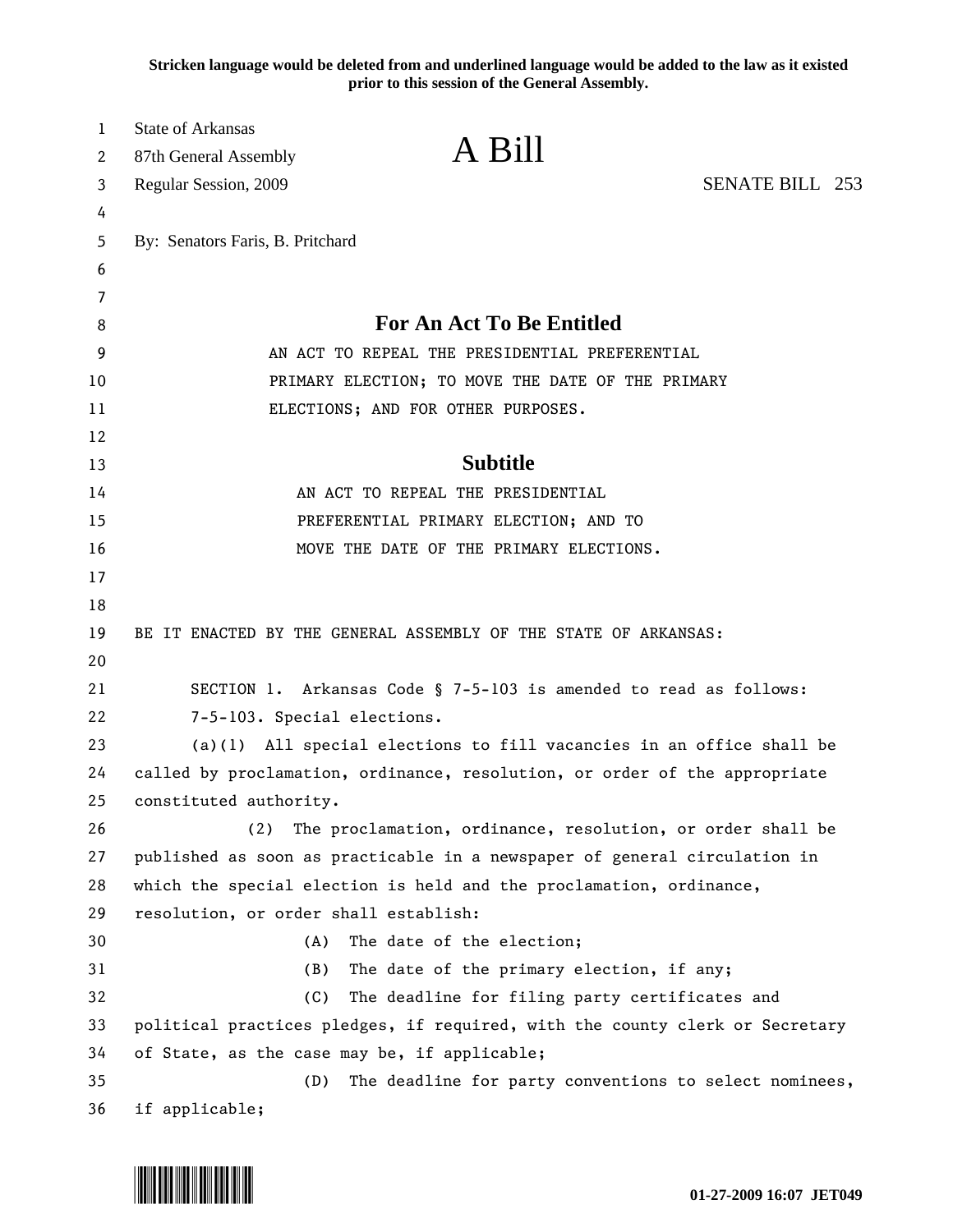1 (E) The deadline for parties to issue certificates of 2 nomination, if applicable; 3 (F) The deadline for candidates to file certificates of 4 nomination, if applicable, and political practices pledges with the county 5 clerk or Secretary of State, as the case may be; 6 (G) The deadline for filing as an independent candidate 7 and the period in which petitions for independent candidacy may be 8 circulated; 9 (H) The deadline for filing as a write-in candidate, if 10 applicable; 11 (I) The deadline for drawing for ballot position by the 12 appropriate committee or election commission, as the case may be; and 13 (J) The date the election shall be certified by the county 14 board of election commissioners in each county in which the election takes 15 place and, if applicable, by the Secretary of State. 16 (3)(A) All special elections to fill vacancies in office shall 17 be held on the second Tuesday of any month. 18 (B)(i) Special elections under this section in which a 19 presidential preferential primary election, preferential primary election, 20 general primary election, or general election is scheduled to occur shall be 21 held on the date of the presidential preferential primary election, 22 preferential primary election, general primary election, or general election. 23 (ii) If a special election to fill a vacancy in 24 office is held on the date of the presidential preferential primary election, 25 preferential primary election, or general primary election, the names of the 26 candidates in the special election shall be included on the ballot of each 27 political party, and the portion of the ballot on which the special election 28 appears shall be labeled with a heading stating "SPECIAL ELECTION FOR 29 \_\_\_\_\_\_\_\_\_\_\_\_\_\_\_\_\_\_\_\_\_\_\_\_\_\_\_\_\_\_\_\_\_\_\_\_\_ " with the name of the office set out 30 in the heading. 31 (iii) However, separate ballots containing the names 32 of the candidates to be voted on at the special election, nonpartisan 33 judicial elections, if applicable, and any other measures or questions that 34 may be presented for a vote shall be prepared and made available to voters 35 requesting a separate ballot. 36 (iv) No voter shall be required to vote in a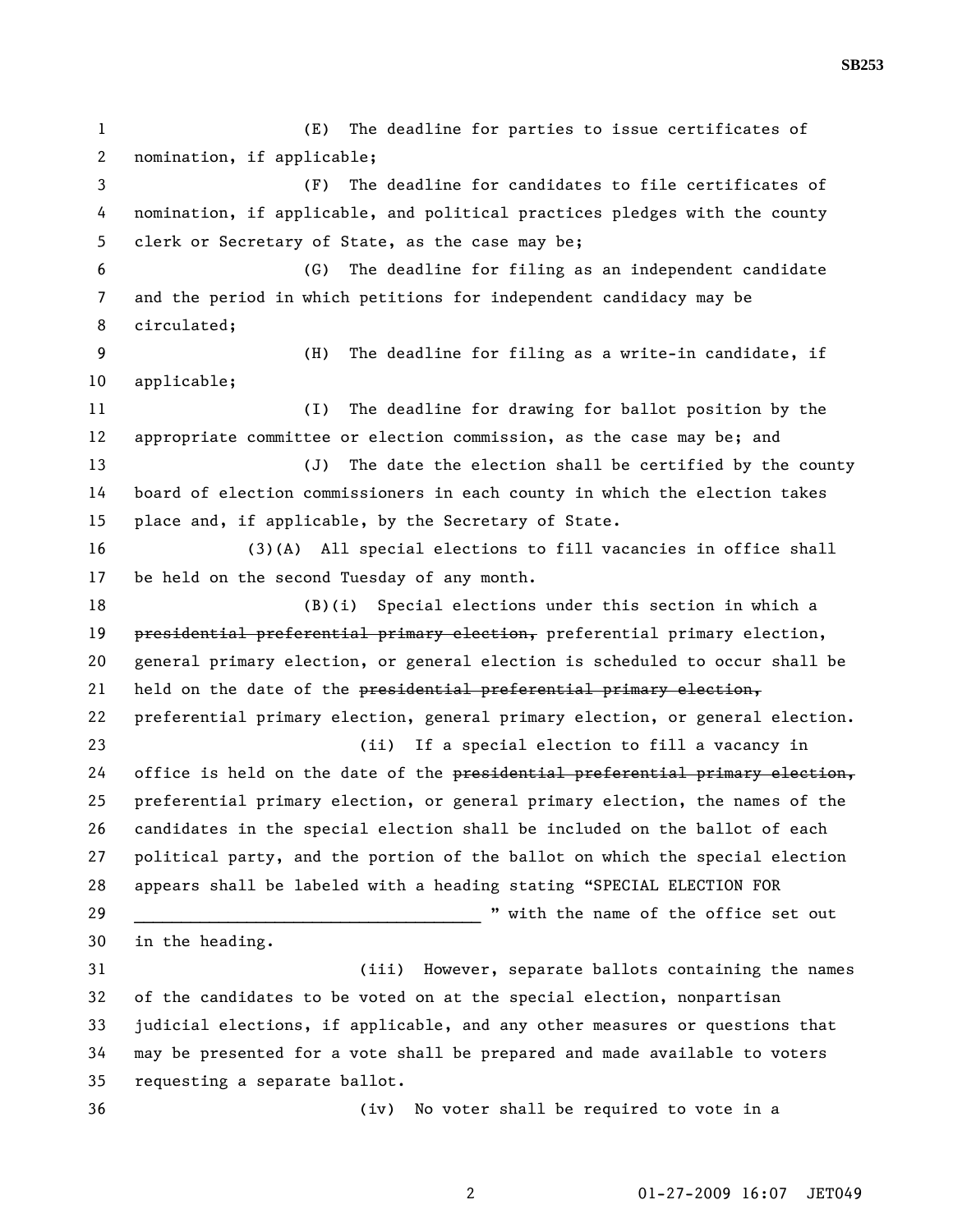1 political party's presidential preferential primary, preferential primary, or 2 general primary in order to be able to vote in the special election.

3 (C)(i) If the special election is held at the same time as 4 the general election, the names of the candidates in the special election 5 shall be included on the general election ballot, and the portion of the 6 ballot on which the special election appears shall be labeled with a heading 7 stating "SPECIAL ELECTION FOR  $\blacksquare$ 8 the name of the office set out in the heading.

9 (ii) The county board of election commissioners may 10 include the special election on a separate ballot if the special election is 11 held at the same time as the general election and if the commission county 12 board determines that a separate ballot is necessary to avoid voter 13 confusion.

14 (D) A special election to fill a vacancy in office shall 15 be held not less than sixty-five (65) days following the date in the 16 proclamation, ordinance, resolution, or order for drawing for ballot position 17 when the special election is to be held on the date of the presidential 18 preferential primary election, preferential primary election, general primary 19 election, or general election.

20 (4) If the special election is not held at the same time as a 21 presidential preferential primary election, preferential primary election, 22 general primary election, or general election, the special election shall be 23 held not less than fifty (50) days following the date in the proclamation, 24 ordinance, resolution, or order for drawing for ballot position.

25 (5)(A) All special primary elections required for an election to 26 fill a vacancy in office shall be held on the second Tuesday of any month, 27 and special primary elections held under this section in months in which a 28 presidential preferential primary election, preferential primary election, 29 general primary election, or general election is scheduled to occur shall be 30 held on the date of the presidential preferential primary election, 31 preferential primary election, general primary election, or general election. 32 (B) If a special primary election in conjunction with an 33 election to fill a vacancy in office is held on the date of the presidential

34 preferential primary election, preferential primary election, general primary 35 election, or general election, the candidates to be voted upon at the special 36 election shall be included on the ballot of each political party or the

3 01-27-2009 16:07 JET049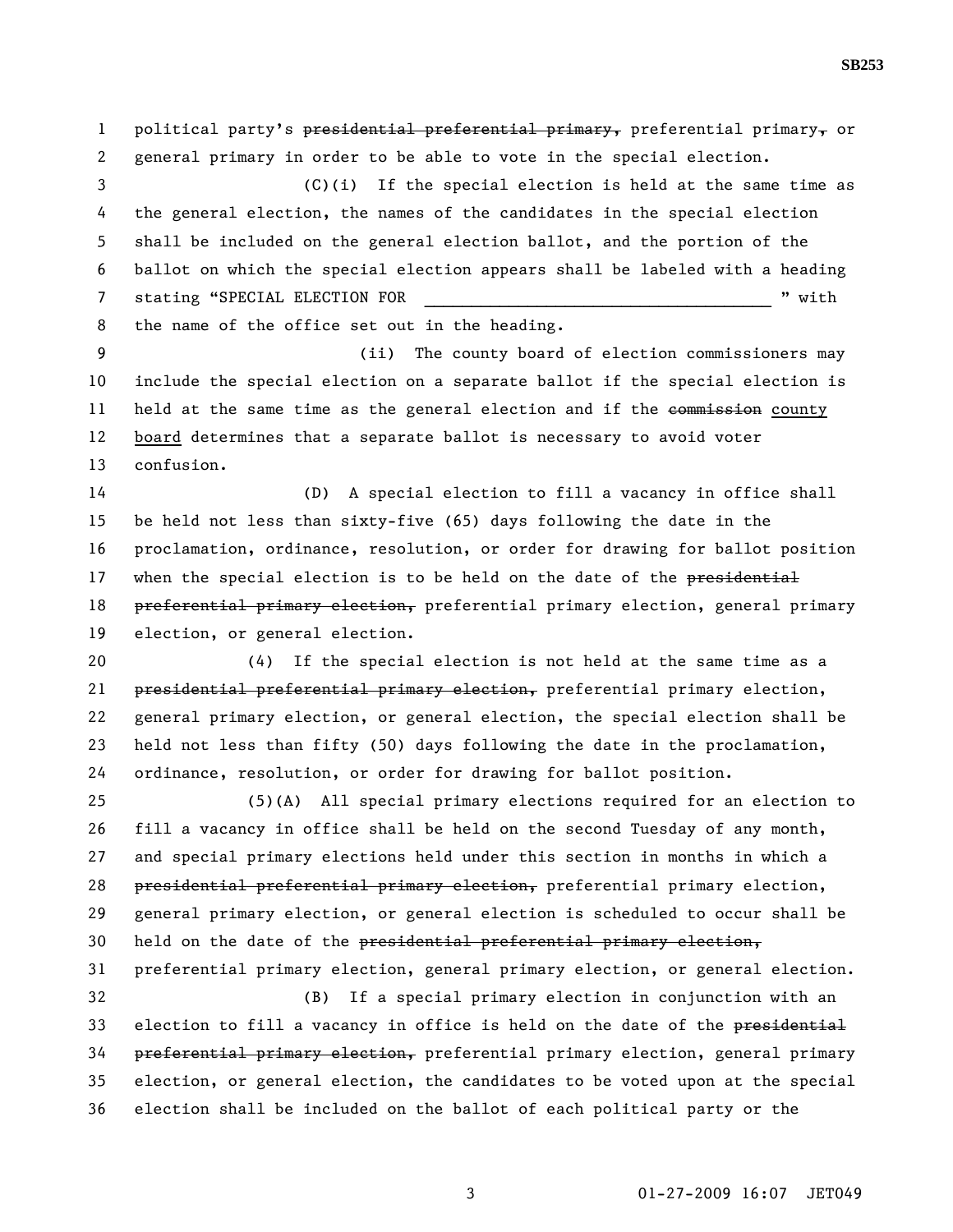1 general election ballot, as the case may be, and the portion of the ballot on 2 which the special primary election appears shall be labeled with a heading

3 stating "SPECIAL PRIMARY ELECTION FOR

4 with the name of the party for which nomination is sought and the office set 5 out in the heading.

6 (C) The county board of election commissioners may include 7 the special primary election on a separate ballot if the special primary 8 election is held at the same time as a presidential preferential primary 9 election, preferential primary election, general primary election, or general 10 election and if the commission county board determines that a separate ballot 11 is necessary to avoid voter confusion.

12 (6) A special primary election shall be held not less than 13 sixty-five (65) days following the date in the proclamation, ordinance, 14 resolution, or order for drawing for ballot position when the special 15 election is to be held on the date of the presidential preferential primary 16 election, preferential primary election, general primary election, or general 17 election.

18 (7)(A) If the special primary election is not held at the same 19 time as a presidential preferential primary election, preferential primary 20 election, general primary election, or general election, the special election 21 shall be held not less than fifty (50) days following the date in the 22 proclamation, ordinance, resolution, or order for drawing for ballot 23 position.

24 (B) When a special primary election is called to select 25 nominees for a special election to fill a vacancy in office, the nominee 26 shall be the person who receives the highest number of votes in the special 27 primary election. There shall be no runoff after a special primary election.

28 (8) In addition to the publication of the proclamation, 29 ordinance, resolution, or order required by the provisions of this section, 30 notice of special elections to fill vacancies called under this section shall 31 be published and posted under §§ 7-5-202 and 7-5-206.

32 (b)(1) Except for special school elections held under § 6-14-102(d), 33 all special elections on measures or questions referred to the voters shall 34 be called by proclamation, ordinance, resolution, or order of the properly 35 constituted authority.

36 (2) The proclamation, ordinance, resolution, or order shall set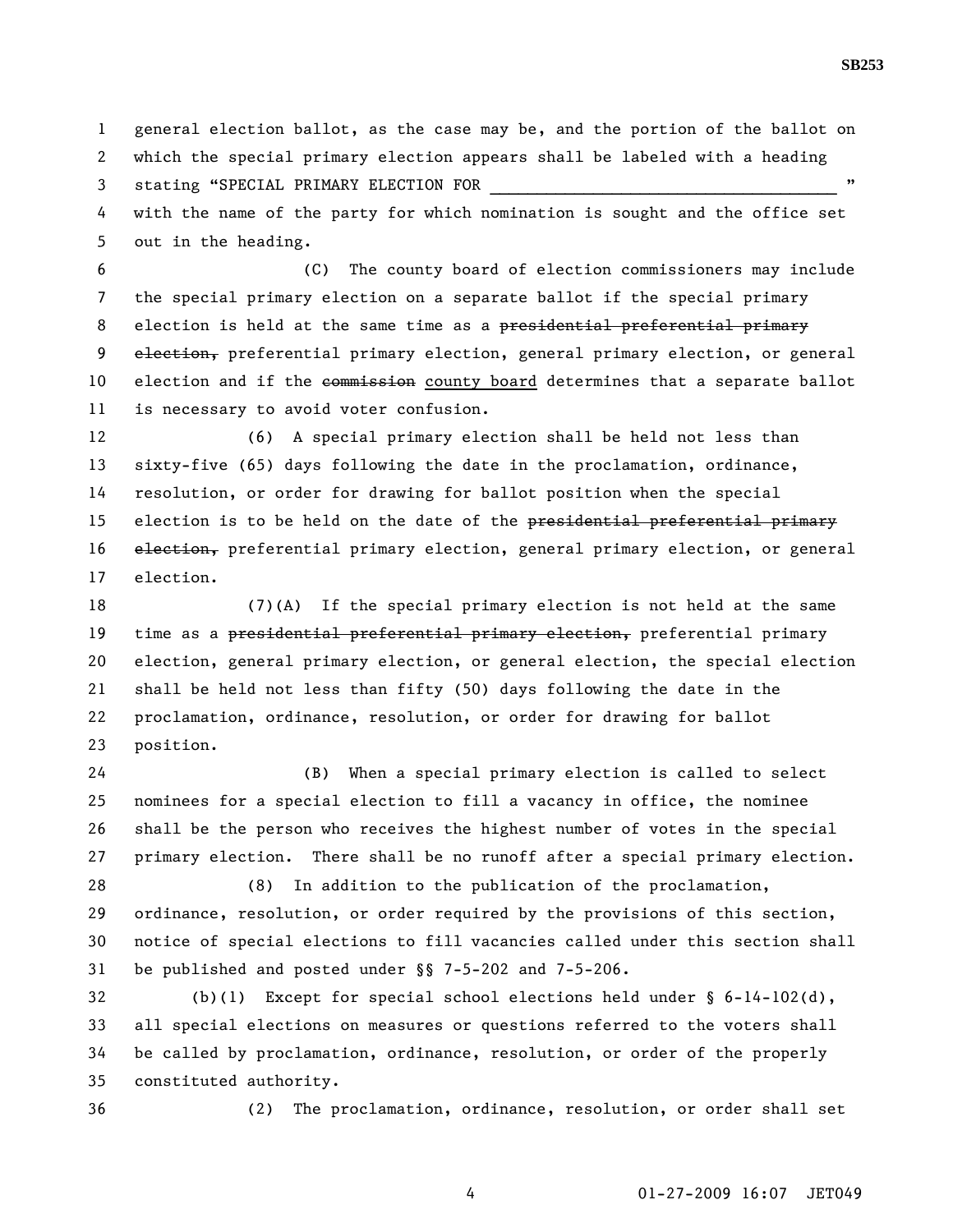**SB253** 

1 forth: 2 (A) The date of the special election; 3 (B) The full text of any measure or question for which the 4 election is called; 5 (C) Any ballot title for the measure or question for which 6 the election is called; and 7 (D) Any other information as may be required by law. 8 (3) All special elections on measures or questions shall be held 9 on the second Tuesday of any month, except special elections held under this 10 section in a month in which a presidential preferential primary election, 11 preferential primary election, general primary election, or general election 12 is scheduled to occur shall be held on the date of the presidential 13 preferential primary election, preferential primary election, general primary 14 election, or general election. Special elections scheduled to occur in a 15 month in which the second Tuesday is a legal holiday shall be held on the 16 third Tuesday of the month. 17 (4)(A) If a special election is held on the date of the 18 presidential preferential primary election, preferential primary election, or 19 general primary election, the issue or issues to be voted upon at the special 20 election shall be included on the ballot of each political party. The portion 21 of the ballot containing the special election shall be labeled with a heading 22 stating "SPECIAL ELECTION ON  $\blacksquare$  " with a 23 brief description of the measure or question to be decided in the election. 24 (B) However, separate ballots containing the issue or 25 issues or candidates to be voted on at the special election and candidates 26 for nonpartisan judicial office shall be prepared and made available to 27 voters requesting a separate ballot. 28 (C) No voter shall be required to vote in a political 29 party's presidential preferential primary, preferential primary, or general 30 primary in order to be able to vote in the special election. 31 (5) A special election shall be held not less than sixty-five 32 (65) days following the date that the ordinance or resolution is adopted or 33 the date the proclamation or order is issued when the special election is to 34 be held on the date of the presidential preferential primary election, 35 preferential primary election, general primary election, or general election. 36 (6) If the special election is not held at the same time as a

5 01-27-2009 16:07 JET049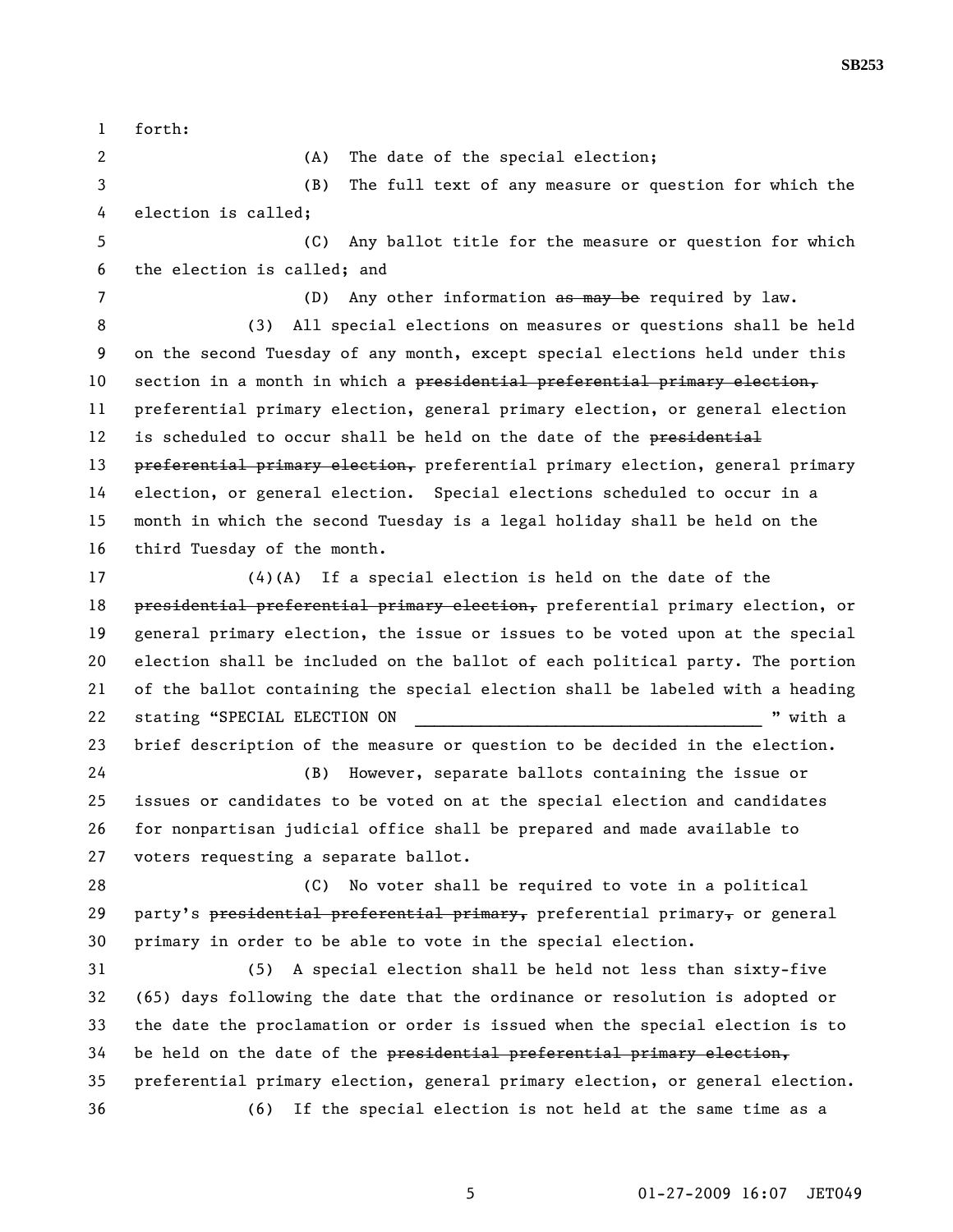1 presidential preferential primary election, preferential primary election, 2 general primary election, or general election, the special election shall be 3 held not less than fifty (50) days following the date that the proclamation, 4 ordinance, resolution, or order is published. 5 (7) Notice of the election shall be published and posted in 6 accordance with § 7-5-202, § 7-5-206, or as may be otherwise provided by 7 Arkansas law. 8 9 SECTION 2. Arkansas Code § 7-5-409(f), concerning materials furnished 10 to qualified voters, is amended to read as follows: 11 (f) A designated bearer shall be allowed to pick up only two (2) 12 absentee ballots from the county clerk only during the fifteen (15) days 13 prior to a school election, special election, preferential primary election, 14 presidential preferential primary election, or general election and seven (7) 15 days prior to a runoff election, including a general primary election. 16 17 SECTION 3. Arkansas Code § 7-5-418(a)(2), concerning availability of 18 early voting, is amended to read as follows: 19 (2) However, on all other elections, including the presidential 20 preferential primary, general primary, and general runoff elections, early 21 voting shall be available to any qualified elector who applies to the county 22 clerk during regular office hours, beginning seven (7) days before the 23 election and ending on the day before the election day at the time the county 24 clerk's office regularly closes. 25 26 SECTION 4. Arkansas Code § 7-7-203(a), concerning the date for the 27 general primary election, is amended to read as follows: 28 (a) The general primary election shall be held on the second Tuesday 29 in June August preceding the general election. 30 31 SECTION 5. Arkansas Code § 7-7-203(c), concerning the date for filing 32 party pledges, a party certificate, and the political practice pledge, is 33 amended to read as follows: 34 (c)(1) Party pledges, if any, shall be filed and any filing fees of a 35 political party, if any, shall be paid during regular office hours in the 36 period beginning at 12:00 noon on the first weekday in March May and ending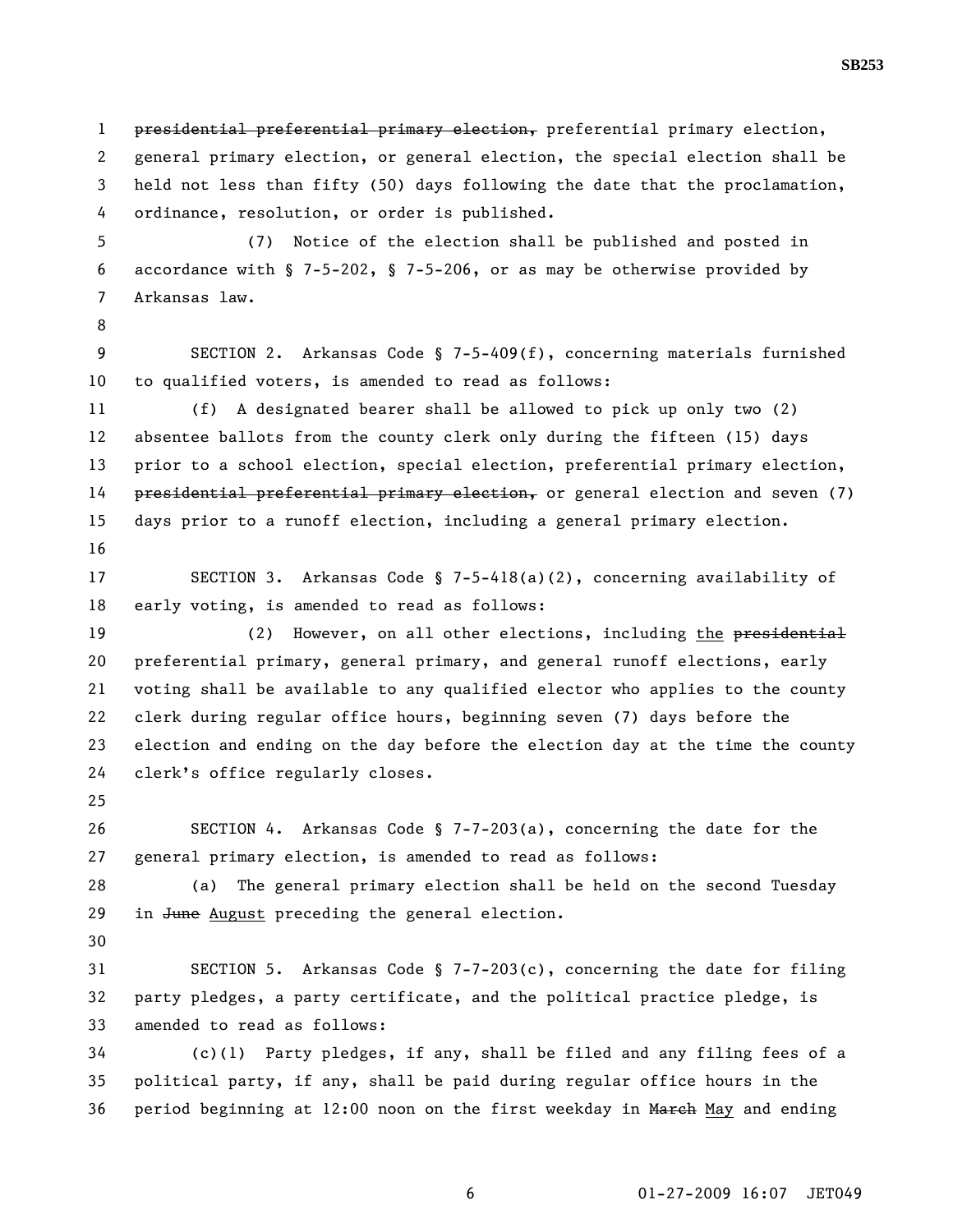1 at 12:00 noon on the seventh day thereafter before the preferential primary 2 election.

3 (2) A party certificate and the political practice pledge for 4 primary elections shall be filed with the county clerk or the Secretary of 5 State, as the case may be, during regular office hours in the period 6 beginning at 12:00 noon on the first weekday in March May and ending at 12:00 7 noon on the seventh day thereafter before the preferential primary election.

8 (3) The name of a candidate who fails to file a party 9 certificate by the filing deadline with the Secretary of State or county 10 clerk, as the case may be, shall not appear on the ballot.

11 (4) Party pledges, if any, shall be filed, filing fees, if any, 12 shall be paid, and party certificates and political practice pledges shall be 13 filed for special primary elections on or before the deadline established by 14 proclamation of the Governor.

15

16 SECTION 6. Arkansas Code § 7-8-101 is amended to read as follows: 17 7-8-101. Primaries — General law governs.

18  $(a)$  All primaries, preferential and general, for the selection of 19 nominees for federal offices, including those of the United States Senators 20 and Representatives, shall be held on the same date and in the same manner as 21 the preferential and general primaries for state, district, county, and 22 township offices and shall be governed by the same procedure prescribed by 23 this act.

24 (b) Unless otherwise provided by Arkansas law, the presidential 25 preferential primary election shall be on the date established by the General 26 Assembly and shall be governed in accordance with the laws for primary 27 elections in this state.

28

29 SECTION 7. Arkansas Code § 7-8-201 is amended to read as follows: 30 7-8-201. Preferential elections required – Apportionment of delegates.  $\{a\}(1)$  Each political party in the state desiring to select delegates 32 to attend a quadrennial national nominating convention of the party to select 33 a nominee for the office of President of the United States shall hold a 34 **presidential** preferential primary election in the state, and the delegates to 35 the national party convention shall be apportioned to the presidential 36 candidates whose names were on the ballot at the presidential preferential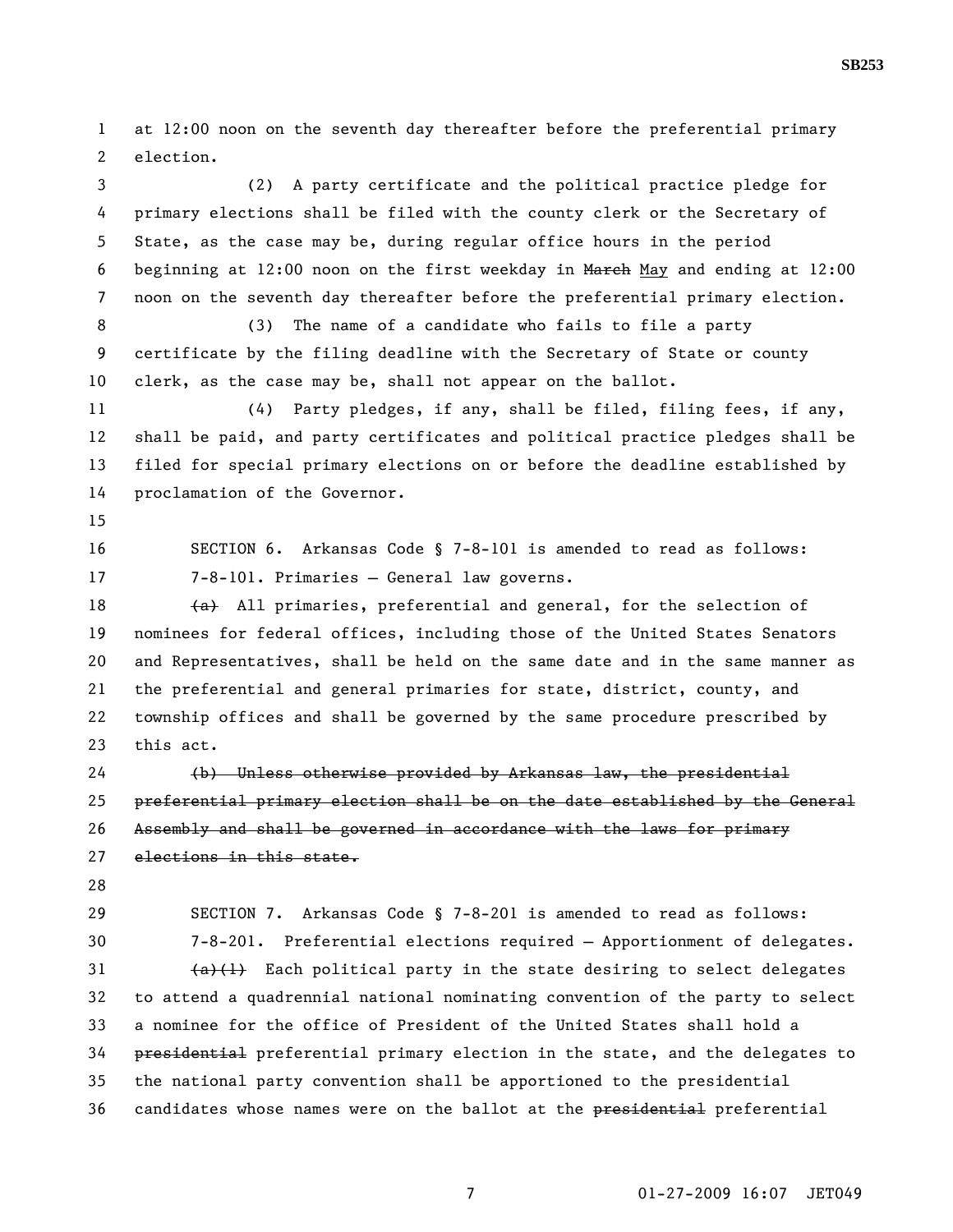1 primary or to "uncommitted" in the proportion that the votes cast for each 2 candidate or for "uncommitted" bear to the total votes cast at the election, 3 rounded to the closest whole number. 4 (2) Presidential preferential primary elections shall be held on 5 the first Tuesday in February of the year in which the convention is held. 6  $(3)(A)(i)$  Any person desiring to have his or her name printed on 7 the presidential preferential primary ballot as a candidate for his or her 8 party's nomination shall file a party certificate with the Secretary of State 9 during regular office hours in the period beginning at 12:00 noon on the 10 first Monday in November and ending at 12:00 noon on the fourteenth day 11 thereafter before the presidential preferential primary election. 12 (ii) The name to be printed on the ballot shall be 13 the name on the party certificate. 14 **14 (iii)** The Secretary of State shall not accept for 15 filing a party certificate that contains a name that does not conform to the 16 requirements of  $$7-7-305(e)$ . 17 (B) Each political party shall: 18 **(i)** Be responsible for determining the 19 qualifications of candidates seeking to appear on the presidential 20 preferential primary ballot of each political party; 21 (ii) Provide necessary applications for candidacy;  $22$  and 23 (iii) Accept and process the applications. 24 (C) The Secretary of State shall transmit to each county 25 board of election commissioners no later than sixty-five (65) days before the 26 presidential preferential primary election a certified list of the names of 27 the candidates of each political party as they are to be printed on the  $28$  ballot. 29 (D)(i) Not later than sixty (60) days before the 30 presidential preferential primary election, the county board of election 31 commissioners of each county shall hold a public meeting to determine by lot 32 the order in which the names of the candidates for the respective party 33 primaries are to appear on the ballot. 34 (ii) The county board of election commissioners 35 shall publish notice of the meeting at least three (3) days before the

36 meeting in a newspaper of general circulation in the county.